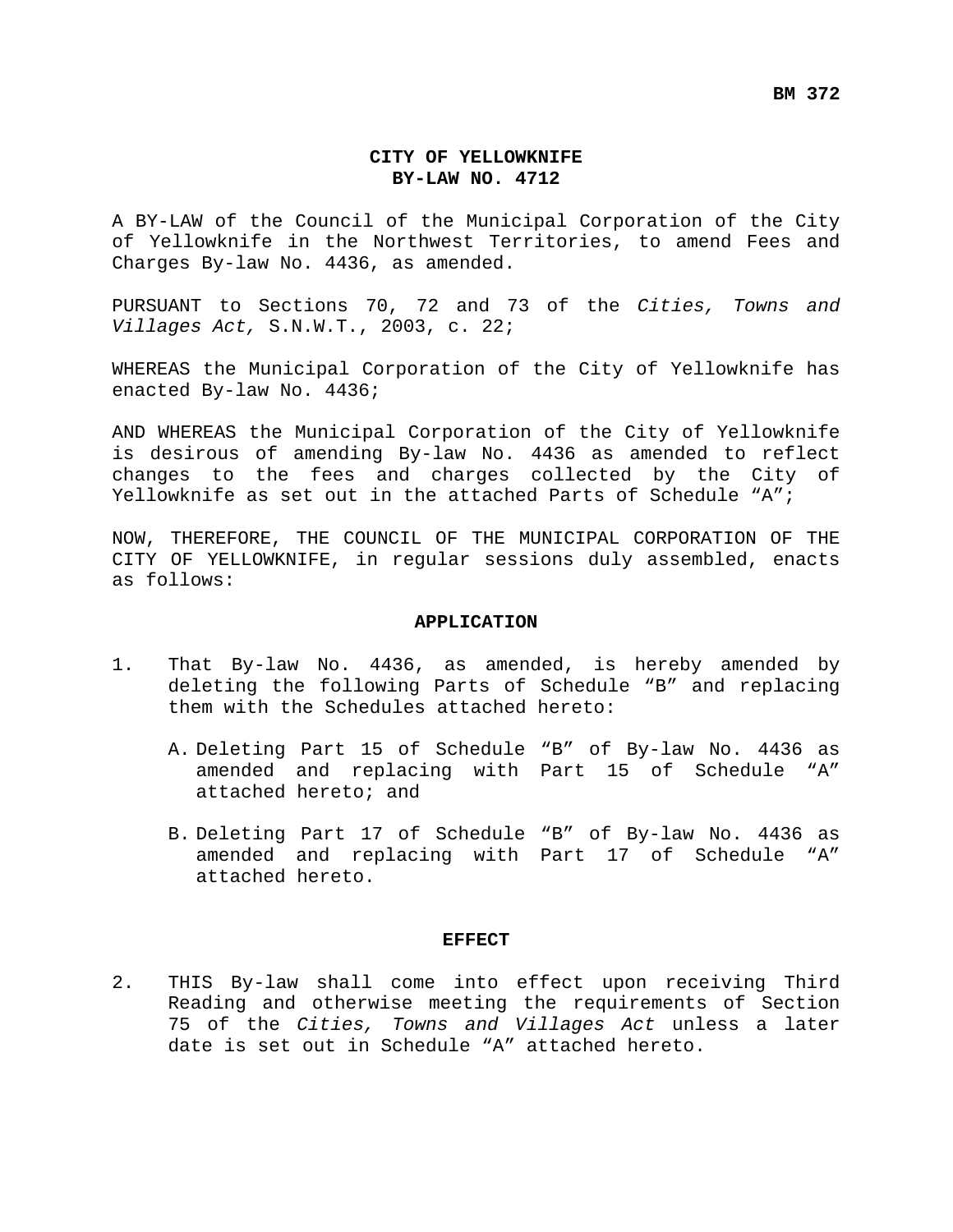READ a First Time this 10 day of DELEWIBER  $, A.D.$ 2012.

READ a Second Time this  $\frac{10}{10}$  day of  $\frac{10}{100}$  (*RELEWIBER*), A.D. 2012.

 $\frac{1}{\frac{1}{\frac{MAYOR}{}}$ 

CITY ADMINISTRATOR

The unanimous consent of all members voting in attendance having been obtained.

READ Time and Finally Passed this  $|C|$  day of Third  $a$  $DER$  $EMBER$ , A.D. 2012.

I hereby certify that this by-law has been made in accordance with the requirements of the Cities, Towns and Villages Act and the by-laws of the Municipal Corporation of the City of Yellowknife. barra

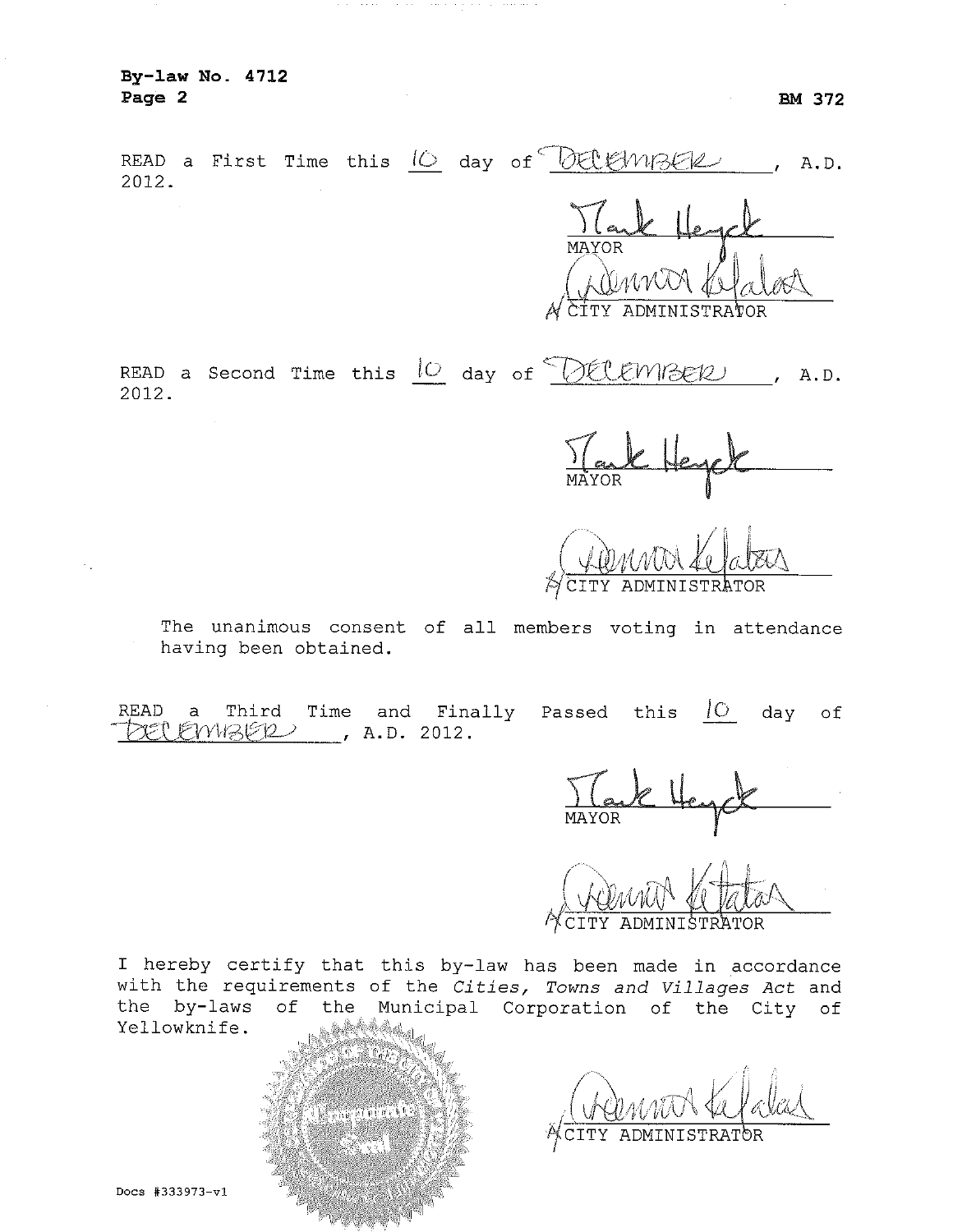#### **Schedule "A"**

# **Fees and Charges**

**PART 15** – Water and Sewer Rates (Water and Sewer Services By-law No. 4663)

| <b>SERVICE</b>          | <b>FEE</b>            |                                                 |
|-------------------------|-----------------------|-------------------------------------------------|
|                         |                       | Effective as of January Effective as of January |
|                         | 1, 2013               | 1, 2014                                         |
| Piped Water             | \$7.06 per Equivalent | \$7.35 per Equivalent                           |
| <b>Access Fee</b>       | Residential Unit      | Residential Unit                                |
| (as per section<br>1(a) | ("ERU") per month     | ("ERU") per month                               |
|                         |                       |                                                 |

| <b>Users</b> (Demand) |      | Public Piped Service      |                       |                 |
|-----------------------|------|---------------------------|-----------------------|-----------------|
|                       |      | Monthly Demand Ratio      |                       |                 |
|                       |      | (applies whether or not   |                       |                 |
|                       |      | any water is consumed [as |                       |                 |
| per section $1(b)$ ]) |      |                           |                       |                 |
| Size of Water Meter   |      |                           | Monthly Demand Charge |                 |
|                       |      |                           |                       |                 |
| $Imperial$   Metric   |      | Capacity                  | Effective as of       | Effective as of |
|                       |      |                           | January 1, 2013       | January 1, 2014 |
| (inches)              | (mm) |                           |                       |                 |
| 5/8                   | 16   | 2                         | \$8.77                | \$9.12          |
| $\frac{3}{4}$         | 19   | 3                         | \$13.15               | \$13.68         |
| $\mathbf{1}$          | 25   | 5                         | \$21.91               | \$22.79         |
| $1 \frac{1}{2}$       | 38   | 11                        | \$48.20               | \$50.13         |
| $\overline{2}$        | 50   | 19                        | \$83.26               | \$86.59         |
| $\overline{3}$        | 75   | 42                        | \$184.04              | \$191.40        |
| 4                     | 100  | 74                        | \$324.28              | \$337.25        |
| 6                     | 150  | 170                       | \$744.95              | \$774.75        |
| 8                     | 200  | 300                       | \$1301.98             | \$1354.06       |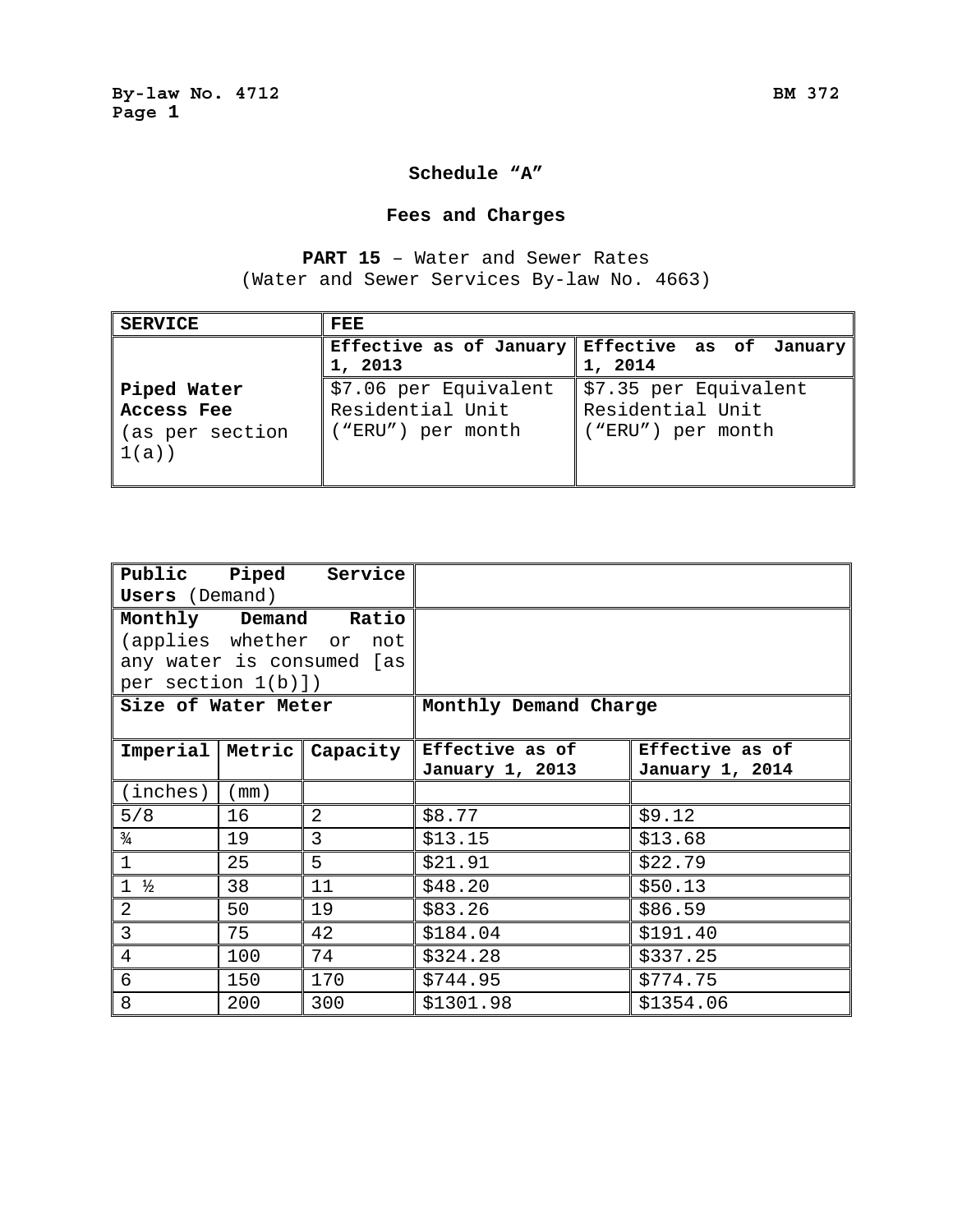## **By-law No. 4712 BM 372 Schedule A Page 2**

| Water Consumption Volume                                                                                                                                 | <b>FEE</b>                                               |                                                         |
|----------------------------------------------------------------------------------------------------------------------------------------------------------|----------------------------------------------------------|---------------------------------------------------------|
|                                                                                                                                                          | Effective January<br>1, 2013                             | Effective January<br>1, 2014                            |
| per 1,000<br>gallons<br>or<br>4,550 litres                                                                                                               | \$14.57                                                  | \$15.16                                                 |
| Exception:                                                                                                                                               |                                                          |                                                         |
| consumed for<br>water<br>construction purposes per<br>1,000 gallons or 4,550<br>litres (as per section 2)                                                | \$7.00                                                   |                                                         |
| <b>SERVICE</b>                                                                                                                                           | <b>FEE</b>                                               |                                                         |
| Unmetered Users/Flat Rate<br>(not otherwise addressed<br>this Part [as<br>in<br>per<br>section B1])                                                      |                                                          |                                                         |
| Single Family Residential<br>Water Users (which<br>is<br>based on an average<br>consumption of 7,500<br>gallons or 34,125 litres<br>[as per section B1]) | \$129.21 per month                                       |                                                         |
| Water Delivery/Sewage<br>Pumpout                                                                                                                         |                                                          |                                                         |
| Users in residentially<br>zoned areas within the<br>City                                                                                                 | <b>FEE</b>                                               |                                                         |
|                                                                                                                                                          | Effective January 1,<br>2013                             | Effective January 1,<br>2014                            |
| access fee per month (as<br>per section C1)                                                                                                              | \$51.02                                                  | \$53.06                                                 |
| consumption for:                                                                                                                                         |                                                          |                                                         |
| $-first$ 3,300<br>gallons/15,000 litres per<br>month (as per section C1)                                                                                 | $- $14.57 per$<br>1,000 gallons or $per$<br>4,550 litres | $-$ \$15.16 Per 1,000<br>gallons or per 4,550<br>litres |
| $-over$ 3,300<br>gallons/15,000 litres per<br>month (as per section C2)                                                                                  | $-$ \$83.12 per<br>1,000 gallons or per<br>4,550 litres  | $-$ \$86.44 Per 1,000<br>gallons or per 4,550<br>litres |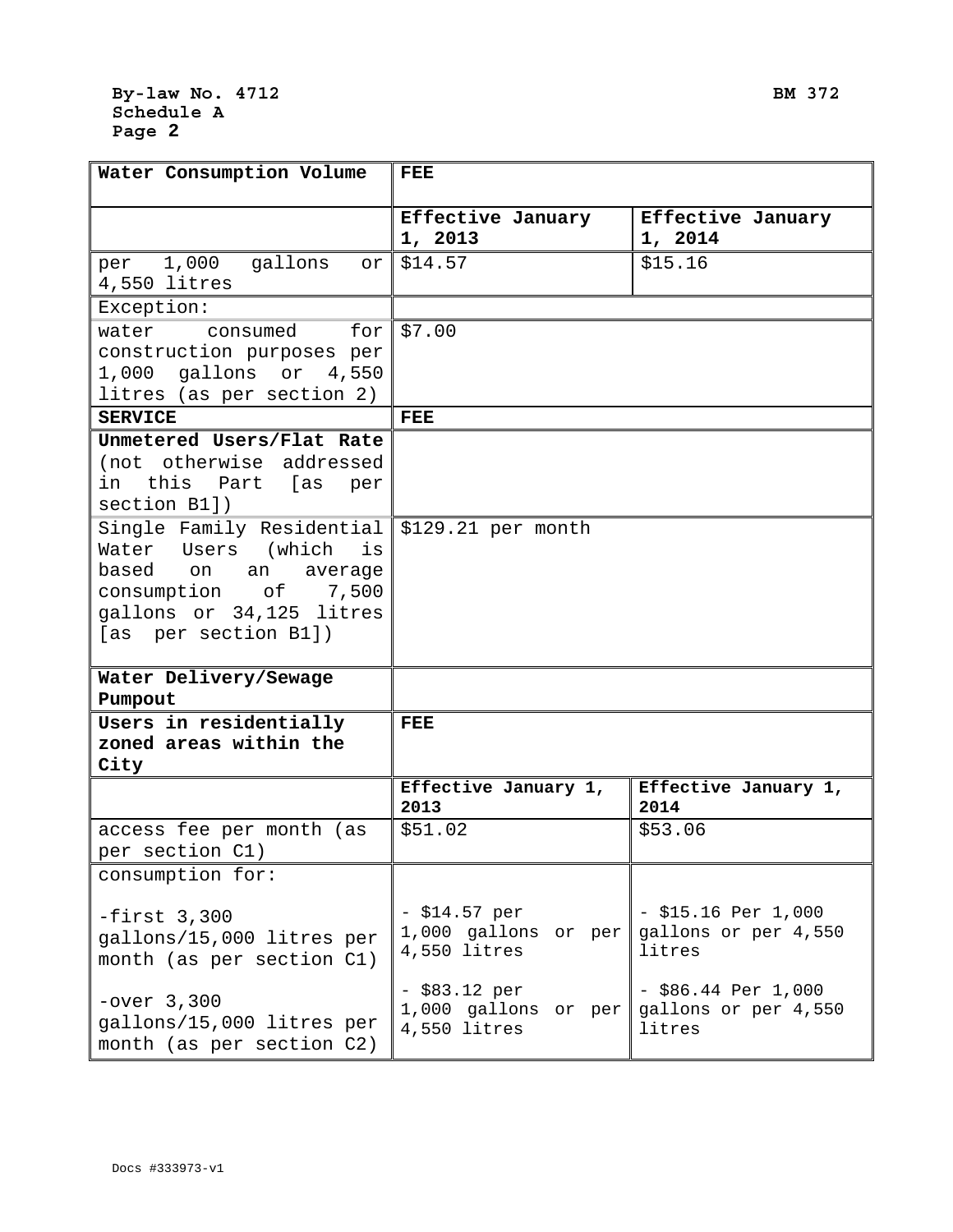| Trucked Water (as per<br>section C2)   | \$0.048909 per gallon  |
|----------------------------------------|------------------------|
| Sewage Pump out (as per<br>section C2) | $$0.001135$ per gallon |

| Users in industrially and<br>commercially zoned areas<br>within the City and<br>businesses in mixed use<br>zones as defined in the | <b>FEE</b>                                                         |                                                                 |
|------------------------------------------------------------------------------------------------------------------------------------|--------------------------------------------------------------------|-----------------------------------------------------------------|
| Zoning By-law (including<br>all business and caretaker<br>security units [as per<br>section C3])                                   | Effective January 1,<br>2013                                       | Effective January 1,<br>2014                                    |
| Access fee per month (as<br>per section C3)                                                                                        | \$145.67                                                           | \$151.50                                                        |
| consumption for:                                                                                                                   |                                                                    |                                                                 |
| $-first$ 3,300 gallons /<br>15,000 litres per month                                                                                | $-$ \$14.57 per 1,000<br>gallons or per 4,550<br>litres            | $-$ \$15.16 Per 1,000<br>gallons or per 4,550<br>litres         |
| $-$ over $3,300$<br>gallons/15,000 litres<br>per month                                                                             | - \$83.12 per<br>1,000 gallons or per<br>4,550 litres              | $-$ \$86.44 Per 1,000<br>gallons or per 4,550<br>litres         |
| Bulk Sales (as per<br>section E)                                                                                                   | \$18.88 per 1,000<br>gallons/4,550<br>litres or portion<br>thereof | \$19.64~per~1,000<br>gallons/4,550 litres<br>or portion thereof |

| <b>SERVICE</b>                         | <b>FEE</b> |
|----------------------------------------|------------|
| <b>Water Meter Fee</b> (as per section |            |
| H)                                     |            |
| $-$ To December 31, 2012               | \$119.00   |
| - Effective January 1, 2013            | \$124.00   |
| Connect or Disconnect Permit (as       |            |
| per section I)                         |            |
| - To December 31, 2012                 | \$36.00    |
| - Effective January 1, 2013            | \$38.00    |
| Utility Account Registration Fee       |            |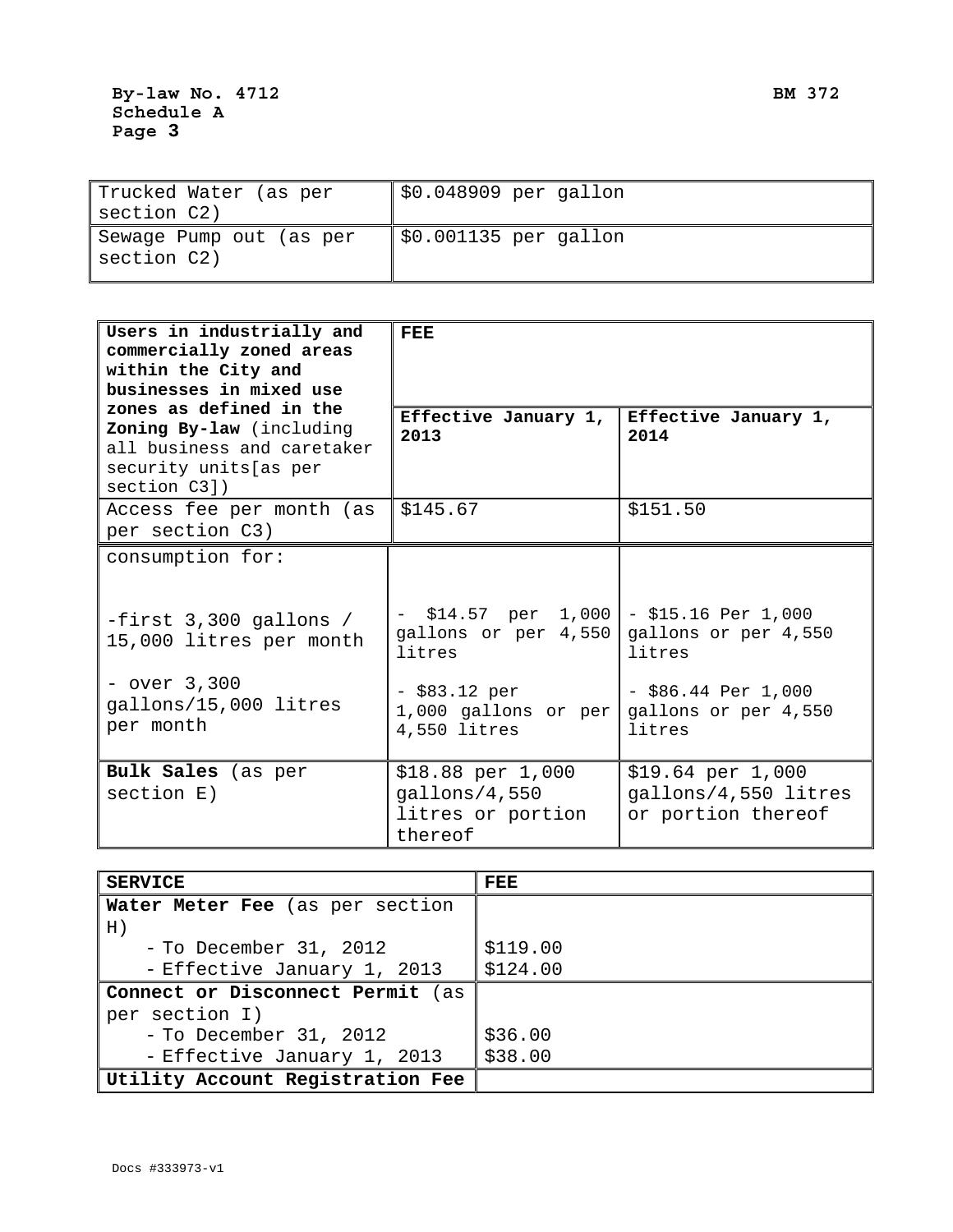| $-$ To December 31, 2012<br>- Effective January 1, 2013                            | \$30.00 per account<br>\$31.00 per account                                                                                                                                                                                                                     |
|------------------------------------------------------------------------------------|----------------------------------------------------------------------------------------------------------------------------------------------------------------------------------------------------------------------------------------------------------------|
| - Effective January 1, 2014                                                        | \$36.00 per account                                                                                                                                                                                                                                            |
| Infrastructure Replacement Levy<br>\$10.00 per ERU per month<br>(as per section K) |                                                                                                                                                                                                                                                                |
| Capital<br>cost to connect<br>public piped services (as<br>per<br>section L)       | to Pro-rata share of capital cost of<br>establishing public piped service<br>calculated on basis of total cost of<br>the project divided by the total<br>square meters of the affected<br>properties multiplied by the square<br>meters of each individual lot |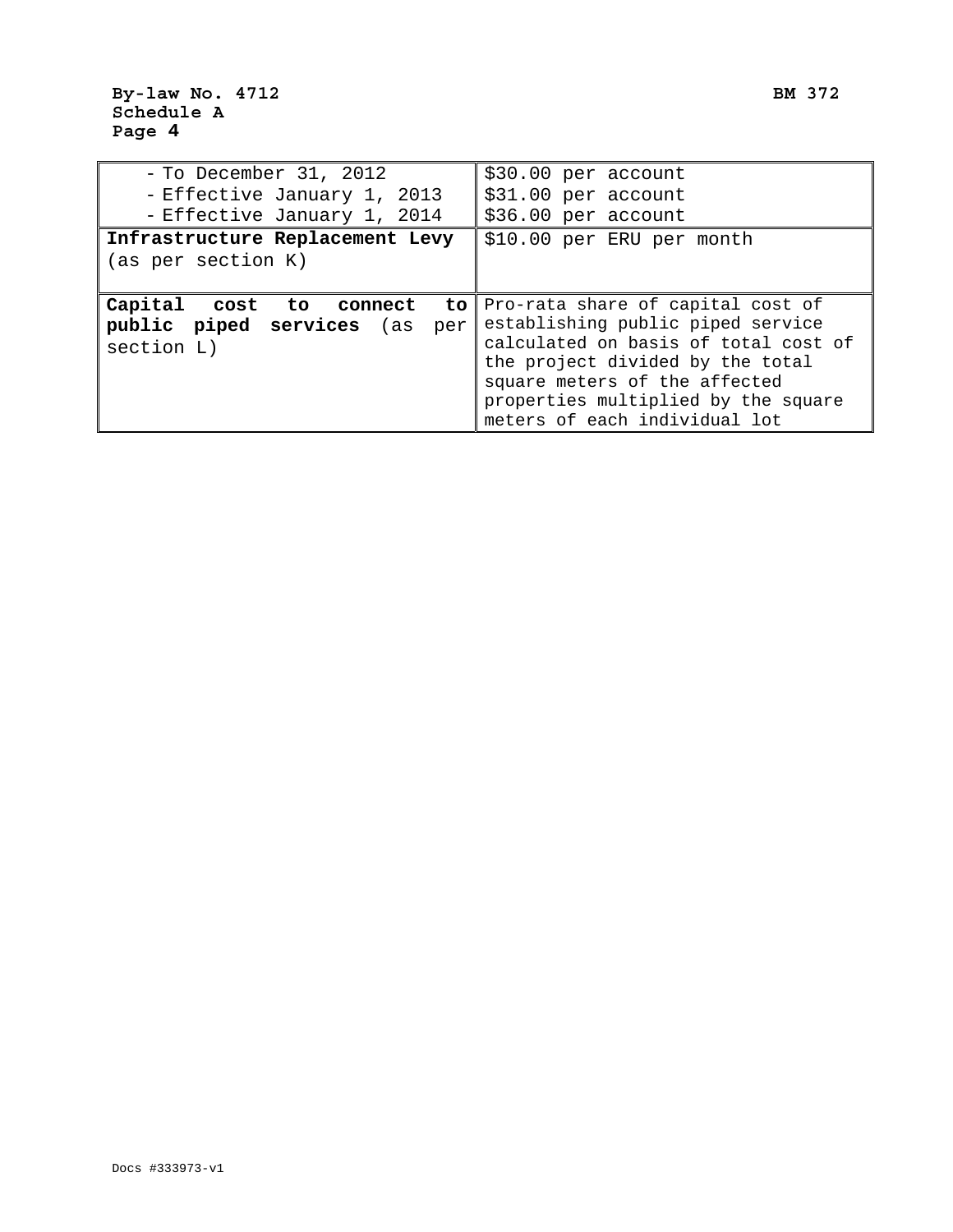**PART 17** – Tipping and Solid Waste Related Fees (Solid Waste Management By-law No. 4376)

| PROGRAM OR SERVICE (Tipping Fees)         | <b>FEE</b>            |
|-------------------------------------------|-----------------------|
| COMMERCIAL RATES (for Commercial Vehicles |                       |
| Disposing of Solid Waste)                 |                       |
| Commercial Waste                          |                       |
| - To December 31st, 2012                  | \$90.75 per tonne     |
|                                           |                       |
| - Effective January 1st, 2013             | \$99.00 per tonne     |
| Commercial Waste from outside of City     |                       |
| boundaries (with prior approval of Senior |                       |
| Administrative Officer)                   |                       |
| - To December $31^{st}$ , 2012            | \$100.00 per tonne    |
|                                           | $( $20$ minimum) +    |
|                                           | \$130/hour equipment  |
|                                           | charge with a minimum |
|                                           | 1 hour if required    |
| - Effective January 1st, 2013             | \$125.00 per tonne    |
|                                           | $(550 minimum) +$     |
|                                           | \$130/hour equipment  |
|                                           | charge with a minimum |
|                                           | 1 hour if required    |
| Mixed Loads                               | Charged at the higher |
|                                           | rate                  |
| Light Waste Loads                         |                       |
| - To December $31^\text{st}$ , 2012       | \$8.00 minimum charge |
|                                           |                       |
| - Effective January 1st, 2013             | \$9.00 minimum charge |
|                                           |                       |
| Unsorted Recyclables                      | \$65.00 per tonne     |
| Sorted Recyclables                        | \$30.00 per tonne     |
| Special Waste*                            |                       |
| Construction Waste                        |                       |
| To December 31st, 2012                    | \$66.00 per tonne     |
|                                           |                       |
| Effective January 31st, 2013              | \$72.50 per tonne     |
| Contaminated Soils - Hydrocarbons         |                       |
| To December $31^{st}$ , 2012              | \$82.50 per tonne     |
|                                           |                       |
| Effective January $1st$ , 2013            | \$90.00 per tonne     |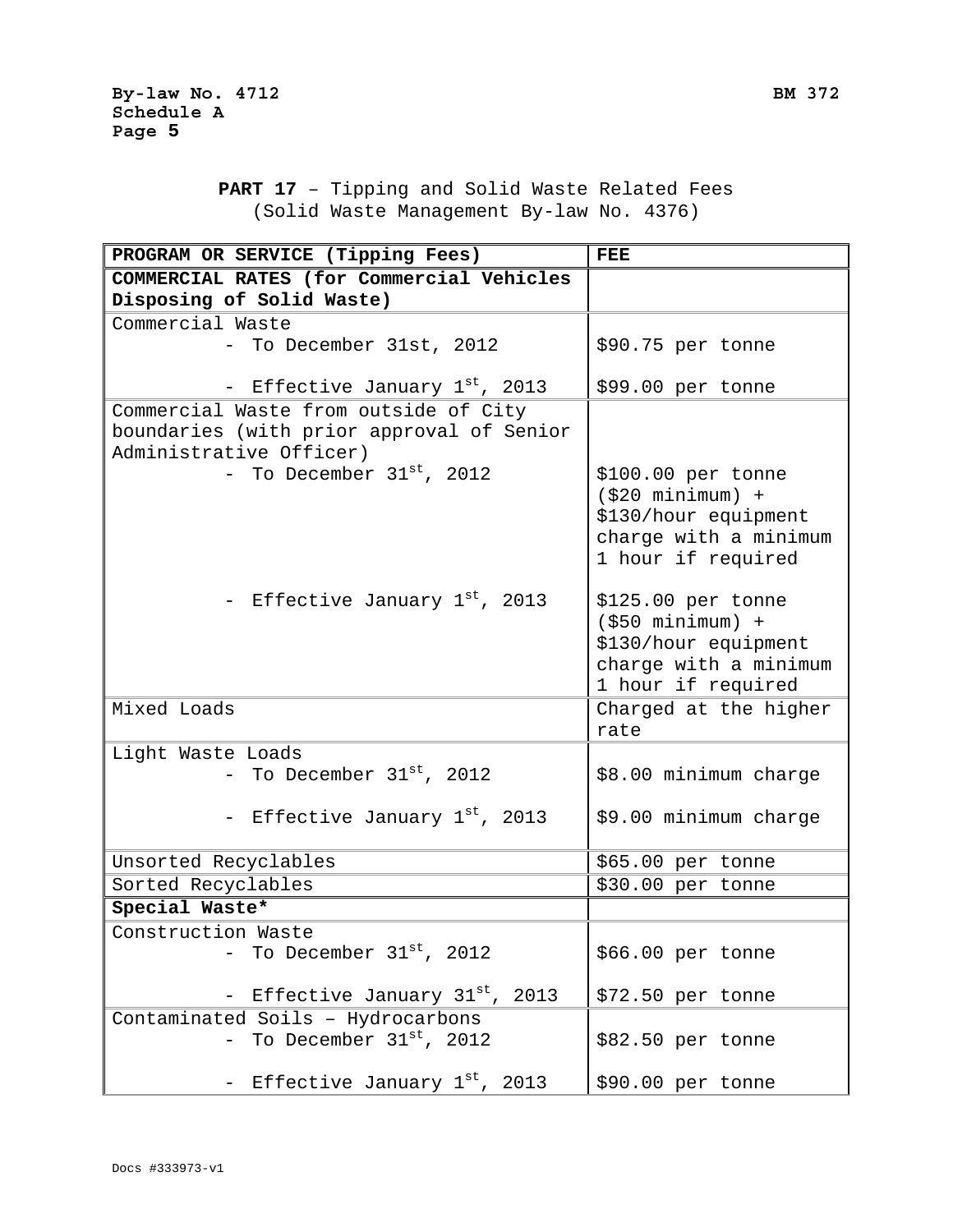## **By-law No. 4712 BM 372 Schedule A Page 6**

| Contaminated Water                    | \$550.00 per tonne                                                                                                               |
|---------------------------------------|----------------------------------------------------------------------------------------------------------------------------------|
| Cooking Grease                        | \$30.00 per tonne                                                                                                                |
| Animal Carcasses:                     |                                                                                                                                  |
| $-$ small                             | $$10.00$ each                                                                                                                    |
| -large                                | \$20.00 each                                                                                                                     |
| Asbestos                              | \$150.00 per tonne<br>$(550.00 minimum) +$<br>\$130/hour equipment<br>charge, one hour<br>minimum charge                         |
| Other non-specified special waste     | $$100.00$ per tonne<br>( \$50.00 minimum)<br>+\$130/hr equipment<br>charge - one hour<br>minimum charge if<br>equipment required |
| Scrap Steel                           | \$75.00 per tonne                                                                                                                |
| Vehicles (that are being disposed of) | \$150.00 per vehicle                                                                                                             |

| PROGRAM OR SERVICE (Tipping Fees) | FEE                        |
|-----------------------------------|----------------------------|
| Oversized Load                    |                            |
| - To December $31^{st}$ , 2012    | \$15.00 per cubic<br>metre |
| - Effective January 1st, 2013     | \$20.00~per~cubic<br>metre |
| White Goods (appliances)          |                            |
| Refrigerator                      |                            |
| - To December $31^{st}$ , 2012    | \$50.00 each               |
| - Effective January 1st, 2013     | \$60.00 each               |
| Other                             |                            |
| - To December $31^{st}$ , 2012    | \$30.00 each               |
| - Effective January 1st, 2013     | \$40.00                    |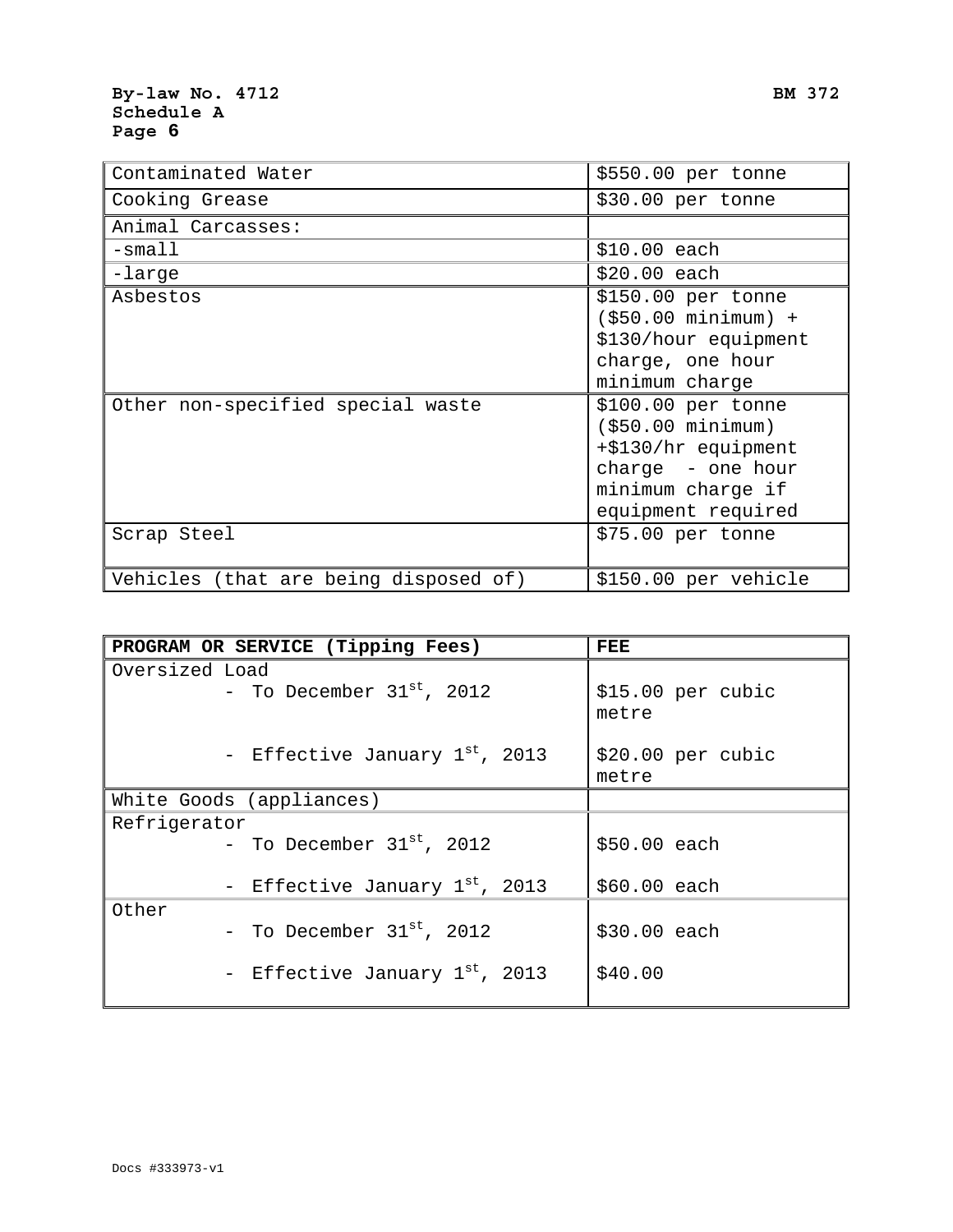| Oil Tanks (up to 250 gallon) - Larger<br>tanks will be accepted once the<br>commercial establishment has cleaned and<br>cut up the tank as per the environmental<br>guidelines | \$150.00 each                                        |
|--------------------------------------------------------------------------------------------------------------------------------------------------------------------------------|------------------------------------------------------|
| Good clean Scrap Wood (no<br>fastenings/glues) not mixed with any other<br>construction debris and/or garbage                                                                  | \$20.00 per tonne                                    |
| Non-contaminated Soil                                                                                                                                                          | No charge                                            |
| Wet Filled Lead Acid Batteries<br>up to 3 batteries per month                                                                                                                  | \$6.00 per battery up<br>to 3 batteries per<br>month |
| Tires (without rims)<br>-less than 20" in diameter<br>-greater than 20" up to 48"                                                                                              | \$10.00~per~tire<br>\$15.00~per~tire                 |
| Tree Branches, stumps, Roots and Logs<br>- To December $31^{st}$ , 2012                                                                                                        | \$80.00 per tonne<br>(minimum charge<br>\$40.00)     |
| - Effective January 1st, 2013                                                                                                                                                  | \$90.00 per tonne<br>(minimum charge<br>\$40.00)     |

**\*The fees and charges for special waste shall be charged on a Cost of Service basis rather than those set out in Part 17 in instances where the level of contamination or the state of the waste is determined by the Senior Administrative Officer to be exceptional.** 

| SOLID WASTE CONTRACTOR RATES (apply to    |                   |
|-------------------------------------------|-------------------|
| the solid waste contractor when           |                   |
| delivering waste to a solid waste site    |                   |
| that has originated from multi-family     |                   |
| unit and commercial premises in the City) |                   |
| Multi-family Unit Premise or Commercial   |                   |
| Premise Waste                             |                   |
| - To December $31^\text{st}$ , 2012       | \$90.75 per tonne |
| - Effective January 1st, 2013             | \$96.00 per tonne |
| Sorted Recyclables                        | \$30.00 per tonne |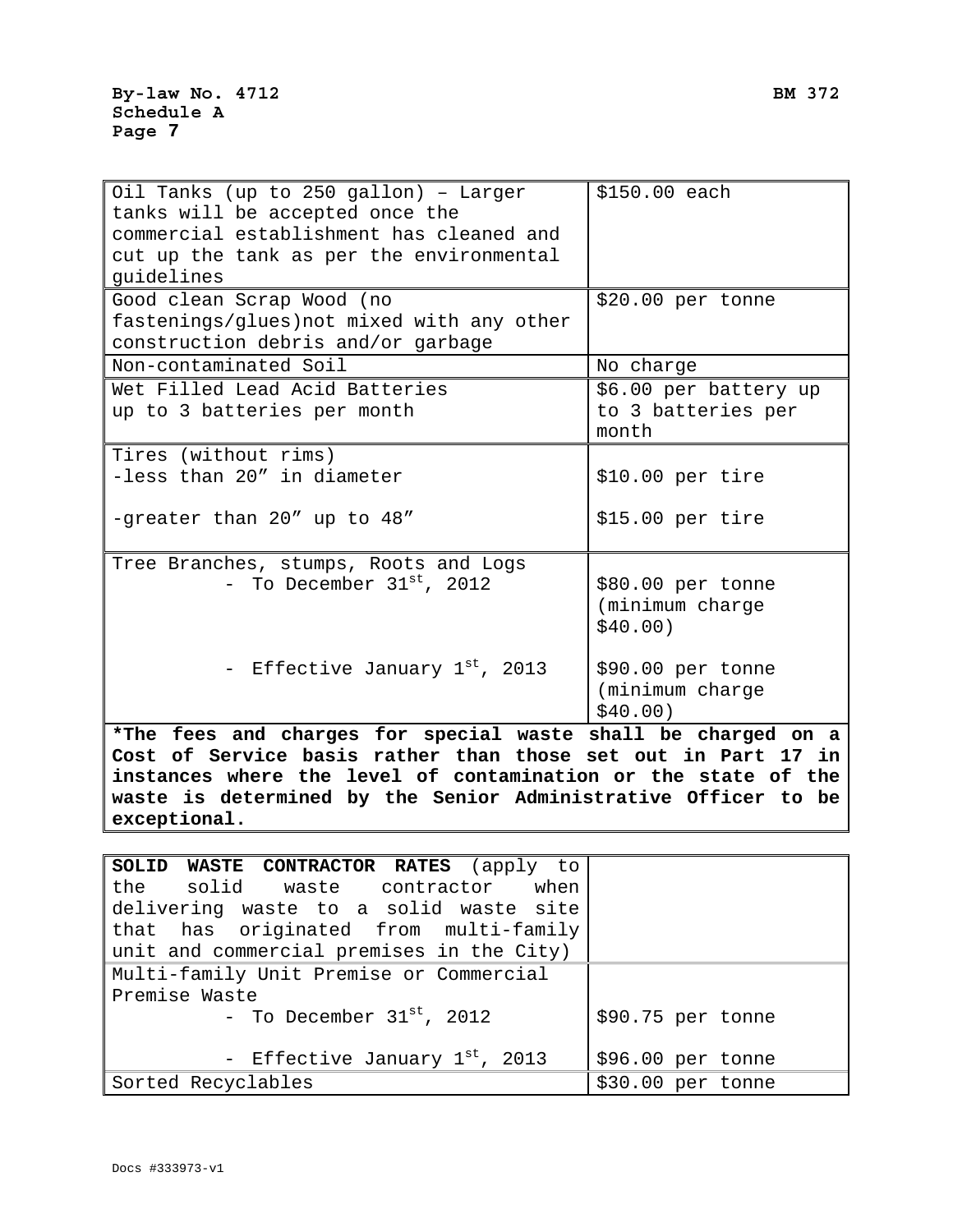F

| RESIDENTIAL WASTE(TIPPING FEES)                                                                                                | FEE                |  |
|--------------------------------------------------------------------------------------------------------------------------------|--------------------|--|
| (Residential vehicles disposing of residential waste,                                                                          |                    |  |
| not collected for compensation)                                                                                                |                    |  |
| Vehicle Charge for the disposal of                                                                                             |                    |  |
| residential waste and other special waste                                                                                      |                    |  |
| such as yard waste, animal carcasses,                                                                                          |                    |  |
| computers and monitors, construction waste,                                                                                    |                    |  |
| good clean scrap wood, & tree branches/roots                                                                                   |                    |  |
| - To December $31^\text{st}$ , 2012                                                                                            | \$8.00 per vehicle |  |
| - Effective January 1st, 2013                                                                                                  | \$9.00 per vehicle |  |
| Unsecured Load                                                                                                                 | \$50.00 additional |  |
|                                                                                                                                | charge             |  |
| Special Waste*                                                                                                                 |                    |  |
| Tires (without rims)                                                                                                           |                    |  |
| - less than 20" in diameter                                                                                                    | \$10.00~per~tire   |  |
|                                                                                                                                |                    |  |
|                                                                                                                                |                    |  |
| - from 20-48" in diameter                                                                                                      | \$15.00~per~tire   |  |
|                                                                                                                                |                    |  |
| Wet filled Lead Acid Batteries                                                                                                 |                    |  |
| (up to 3 batteries per month)                                                                                                  | \$6.00 per battery |  |
| Oil tanks (up to 250 gallon)                                                                                                   |                    |  |
| **larger tanks will be accepted once they \$150.00 each                                                                        |                    |  |
| been cleaned and cut<br>have<br>as<br>per                                                                                      |                    |  |
| environmental guidelines                                                                                                       |                    |  |
| White Goods (appliances)                                                                                                       |                    |  |
| -refrigerators                                                                                                                 |                    |  |
| - To December $31^{st}$ , 2012                                                                                                 | \$50.00            |  |
| - Effective January 1st, 2013                                                                                                  | \$60.00            |  |
|                                                                                                                                |                    |  |
| -other                                                                                                                         |                    |  |
| - To December $31^\text{st}$ , 2012                                                                                            | \$30.00            |  |
| - Effective January 1st, 2013                                                                                                  | \$40.00            |  |
|                                                                                                                                |                    |  |
|                                                                                                                                |                    |  |
| Vehicles (that are being disposed of)                                                                                          | \$150.00           |  |
| *The fees and charges for special waste shall be charged on a<br>Cost of Service basis rather than those set out in Part 17 in |                    |  |
| instances where the level of contamination or the state of the                                                                 |                    |  |
| waste is determined by the Senior Administrative Officer to be                                                                 |                    |  |
| exceptional.                                                                                                                   |                    |  |
|                                                                                                                                |                    |  |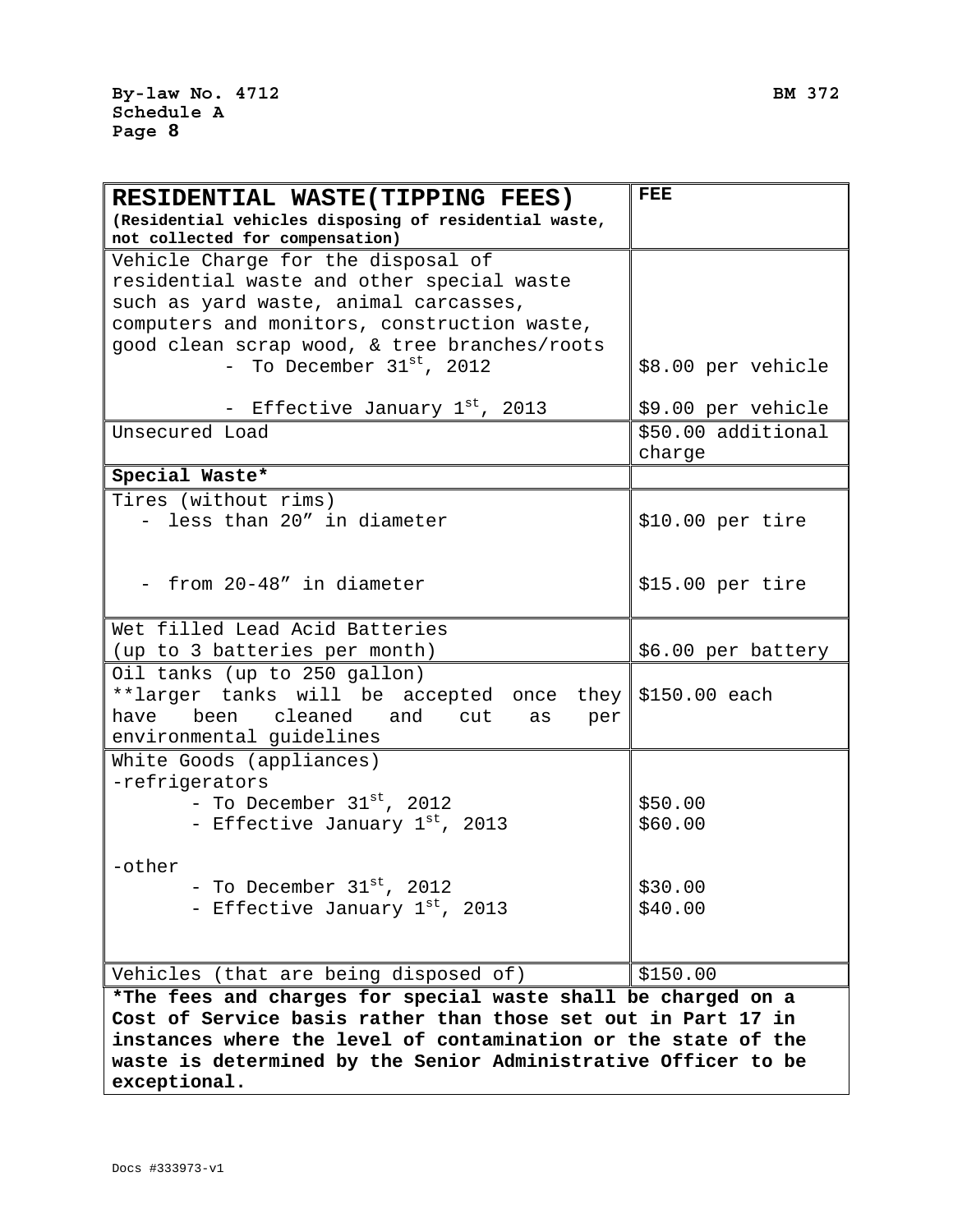| Supplementary Tipping Rates                | Per Load |  |
|--------------------------------------------|----------|--|
| (applicable during any period that the     |          |  |
| weigh scale is inoperable)                 |          |  |
| 15 yard construction bin                   |          |  |
| - To December $31^\text{st}$ , 2012        | \$75.00  |  |
| - Effective January 1st, 2013              | \$100.00 |  |
| 30 yard construction bin                   |          |  |
| - To December $31^\text{st}$ , 2012        | \$150.00 |  |
| - Effective January 1st, 2013              | \$200.00 |  |
| Single Axle Towing Trailer                 |          |  |
| - To December $31^{st}$ , 2012             | \$40.00  |  |
| - Effective January 1st, 2013              | \$55.00  |  |
| Tandem Axle Towing Trailer                 |          |  |
| - To December $31^{st}$ , 2012             | \$60.00  |  |
| - Effective January 1st, 2013              | \$100.00 |  |
| Cube Van                                   |          |  |
| - To December $31^{st}$ , 2012             | \$60.00  |  |
| - Effective January 1st, 2013              | \$100.00 |  |
| 1 Ton Truck                                |          |  |
| - To December $31^\text{st}$ , 2012        | \$60.00  |  |
| - Effective January 1st, 2013              | \$100.00 |  |
| 2 Ton Truck                                |          |  |
| - To December $31st$ , 2012                | \$100.00 |  |
| - Effective January 1st, 2013              | \$140.00 |  |
| 3 Ton Truck                                |          |  |
| - To December $31st$ , 2012                | \$150.00 |  |
| - Effective January 1st, 2013              | \$200.00 |  |
| 5 Ton Truck                                |          |  |
| - To December $31^\text{st}$ , 2012        | \$250.00 |  |
| - Effective January 1st, 2013              | \$350.00 |  |
| Tandem Dump Truck                          |          |  |
| - To December 31 <sup>st</sup> , 2012      | \$350.00 |  |
| - Effective January 1 <sup>st</sup> , 2013 | \$450.00 |  |
| End Dump Truck                             |          |  |
| - To December 31st, 2012                   | \$400.00 |  |
| - Effective January 1st, 2013              | \$550.00 |  |